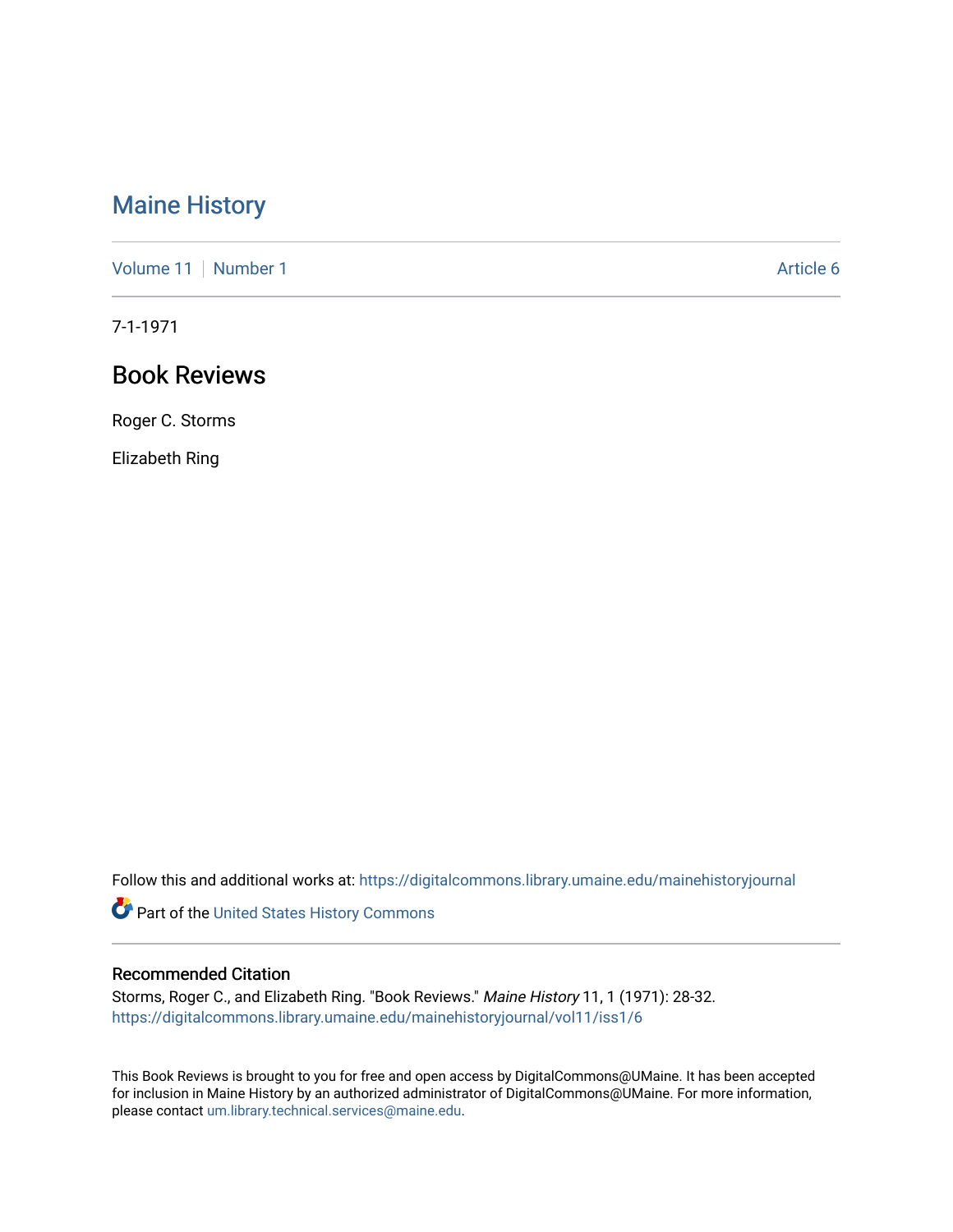### *WRITINGS IN MAINE HISTORY Books*

Fisher, Carleton E. , *History of Clinton, Maine,* Augusta, Maine, Kennebec Journal Printing, 1970.

One of the real bargains in the local history field this year is Fisher'<sup>s</sup> history of the town of Clinton. Printed on glossy paper, it is <sup>a</sup> beautifully bound and nicely illustrated book. General Fisher has well earned the right to be a thorough town historian. Educated at military schools and the University of Maryland, he is past president of the National Genealogical Society and of the Board for Certification of Genealogists.

He served for many years in the United States Army, attaining the rank of colonel. Helping to organize the Maine State Guard, he later served as its commander. General Fisher, in retirement, has filled his life with the useful pursuit of preserving the heritage of our native state. His previous accomplishments include the compilation of the vital records of Clinton and authorship of the *Topical Index to the National Genealogical Society Quarterly,*

*History of Clinton, Maine* is <sup>a</sup> genealogical treasure house. The extensive footnoting throughout the book suggests to the reader many new historical sources. There is a detailed listing of servicemen and their records. But the author really reveals in the index the sort of painstaking work that is his trademark. It is <sup>a</sup> thorough listing of persons, place names and subjects that is rarely found in local histories. Yet, it is something of inestimable help.

Professional historians have often scorned traditional histories in two aspects. First, they accuse them of being "eulogistic and pietistic" in their attitude toward their ancestors. In this respect, Fisher is a traditional local historian. He does feel that the men of the past were generally noble and his home town generally exemplary. However, the author is devoted to the search for truth. The reader will find throughout the book many corrections of errors in earlier sources. The author has searched for his material with a careful eye and has not taken the sources of the past uncritically without cross-checking.

<sup>A</sup> second criticism that is made of traditional local histories is that they are often a "collage" in their treatment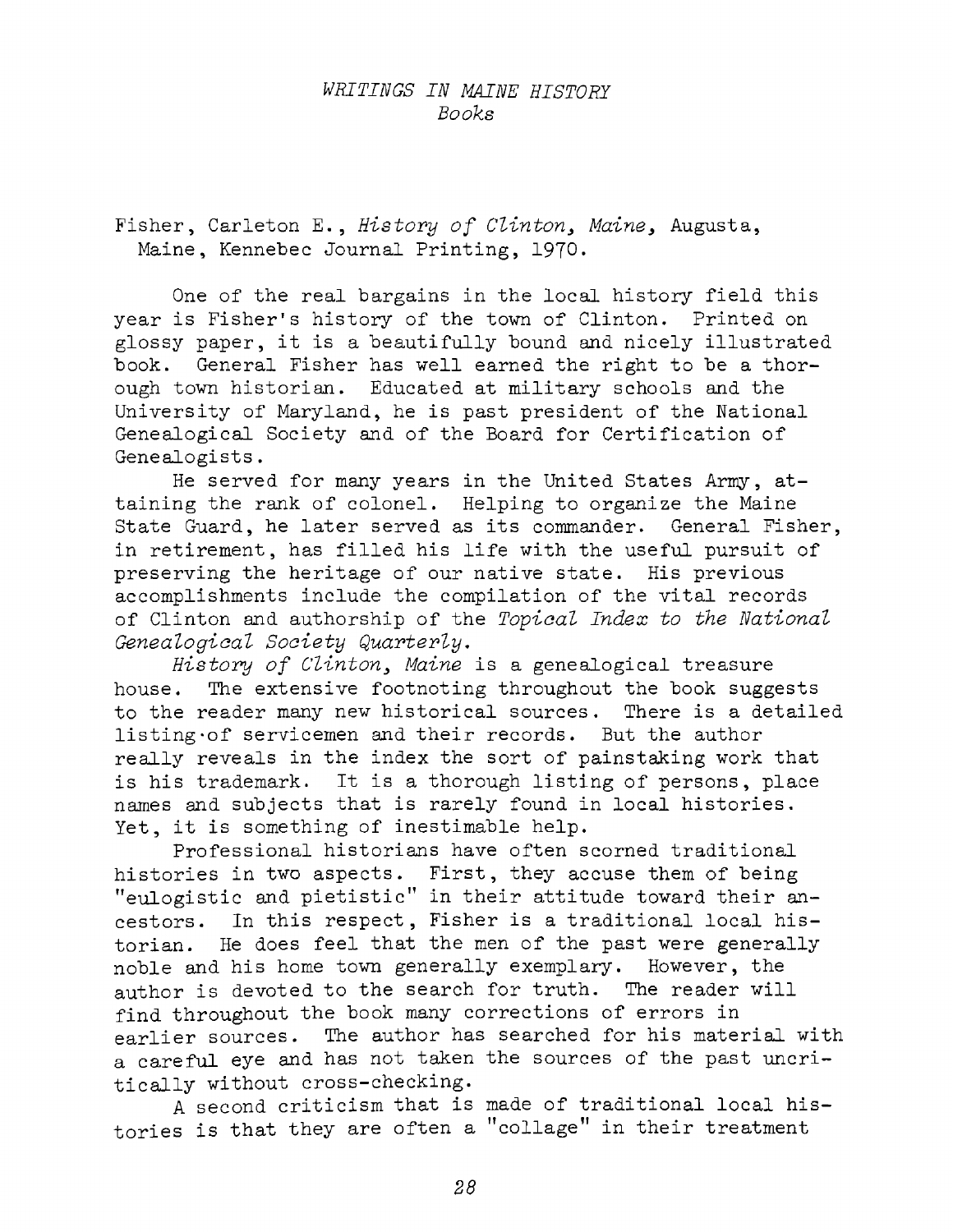of the facts. Instead of weaving the total fabric of the community together, local historians often assemble a loose collection of accounts with little attempt to present analysis or relationships. In particular, there seems so often to be little relevance between local history and the general sweep of larger events.

This is perhaps the greatest weakness in General Fisher'<sup>s</sup> book. Clinton'<sup>s</sup> churches, schools and businesses, civic organizations and fraternal orders are each dealt with separately from their beginnings to the present time. Because they are treated individually, there is no correlation between various institutions which appeared at the same time or would serve to illustrate some broader historical movement.

But weaving so many threads together is indeed <sup>a</sup> difficult task in any town. It also requires <sup>a</sup> selectivity which may leave out something considered valuable at another time or to be useful in a newer method of interpretation. Fisher, by using <sup>a</sup> more traditional method of organization, has applied his thoroughness to each organization or institution in his home town. This extensive, factual compilation with a good index affords the professional historian with the tools by which he can analyze the place of Clinton in the more general movements of our country as a whole.

In reading through the history of Clinton, several items were of particular interest to this reader. It is interesting to note that two of the town's original families were French<br>Huguenots who came to this country by way of Germany. Clin-Huguenots who came to this country by way of Germany. ton had its complement of Revolutionary veterans. Many veterans came to settle in Maine after the war and were buried here. But it is good to be reminded that there were men already in Maine at the time of the American Revolution and many of these also served on distant battlefields. Clinton was <sup>a</sup> town that provided some of these men.

The old idea that America was built entirely by private enterprise has come under increasing attack by historians. There were, as a matter of fact, many government subsidies and regulations from the earliest times, which modified a free market economy. Because these modifications were done by state and local actions, an understanding of them has long been neglected. But the list is growing as new studies are made and the importance of local studies is realized. General Fisher has discovered a new and significant one to add to the list. Beginning in  $1814$ , the town of Clinton regulated fishing on the Sebasticook River. At various times, they limited the number of fish to be caught per person, they auctioned off <sup>a</sup> monopoly privilege for fishing, and they tried to fix the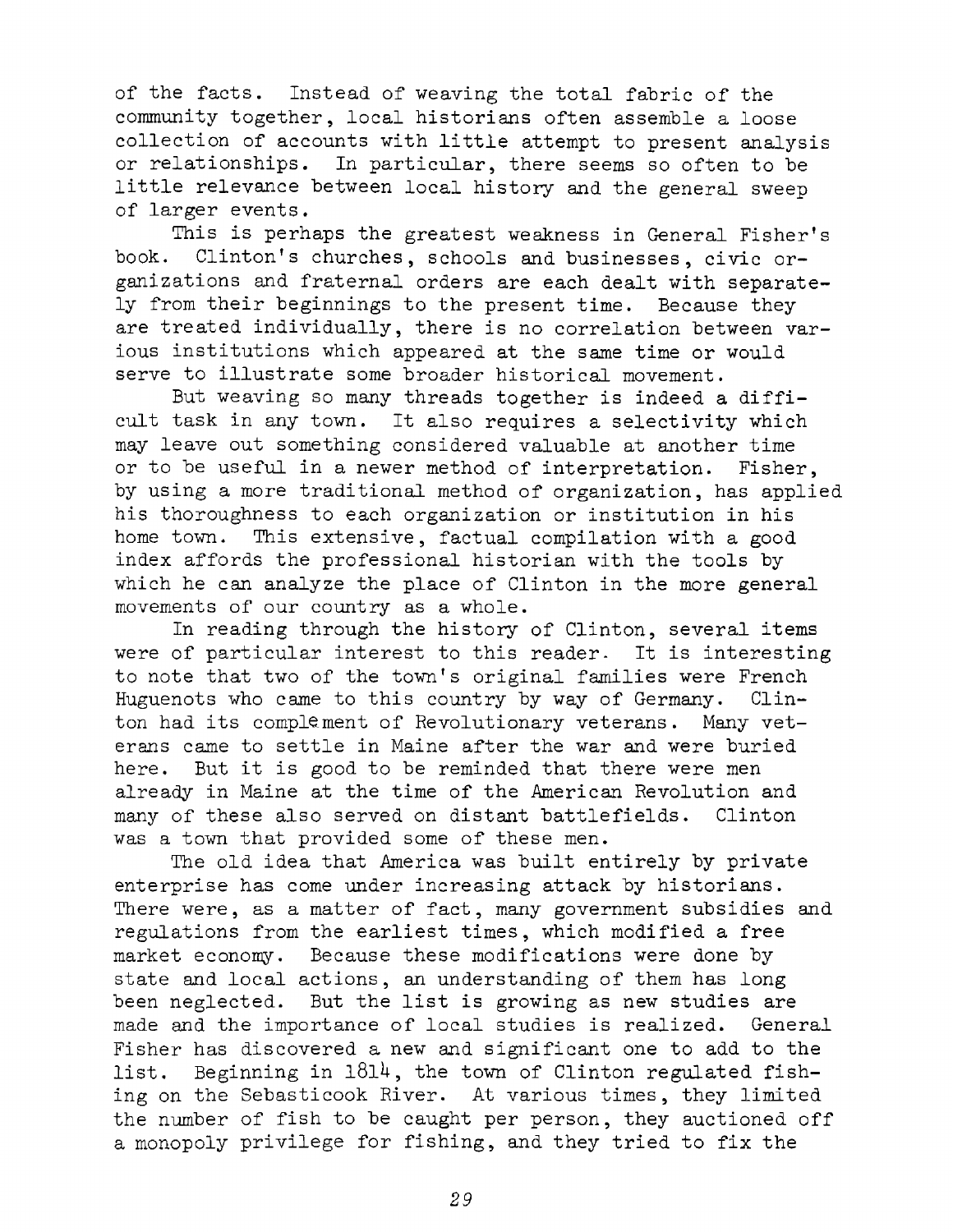price of fish being sold.

In this book, the reader will find little of the livelysocial rivalries or political jousting so common in Maine towns. But the genealogist will find it <sup>a</sup> delight. The local reader will find many enjoyable pictures. The social historian will find helpful information on musicians, writers and<br>fraternities. The economic historian will find a wealth of The economic historian will find a wealth of information on everything from a bog iron foundry to the tannery for which Clinton is particularly noted. The general reader will find <sup>a</sup> continuous stream of interesting items: an Indian scare, floods and fires, and <sup>a</sup> long parade of other names, places and facts.

Roger C. Storms

Wight, D[enman] B. , *The Wild River Wilderness,* Littleton, N.H., Courier Printing Co., 1971-

This book is what the title suggests - a history of a land area almost completely devoid of people in <sup>a</sup> little known part of western Maine. At first glance it would seem as profitable to construct <sup>a</sup> story about <sup>a</sup> block of unorganized townships in the wilds of northern Piscataquis or Aroostook counties never touched by civilization except for the spasmodic operations of lumbermen and the penetration of sportsmen in search of big game. Many wild unsettled regions of Maine are graced with scenery as classic as that described with feeling and charm by the author of this book. However, for several reasons the effort of author Wight in this study has merit over and above any similar effort which might be made about any wild forested area of the north.

In location and topography the Wild River country is distinctive. Roughly, in Maine, it lies between the wellknown towns of Fryeburg and Bethel; more specifically the area extends from the little-known towns of Stow, just north of Fryeburg, to Gilead, just west of Bethel before one reaches Shelburne, N.H. on Route 2. The 60,000 acres which comprise this area includes two unincorporated townships: Bean'<sup>s</sup> Purchase in eastern New Hampshire and Batchelder'<sup>s</sup> Grant in western Maine with parts of other grants and towns. <sup>A</sup> state boundary exists but does not divide. The area is in fact a part of the White Mountain National Forest and that attests to the fact that in the study of regional history geographical similarities are more logical than political boundaries arbitrarily drawn. Significantly, it might be said that this dissolves one-tenth of the line that binds Maine to the Union,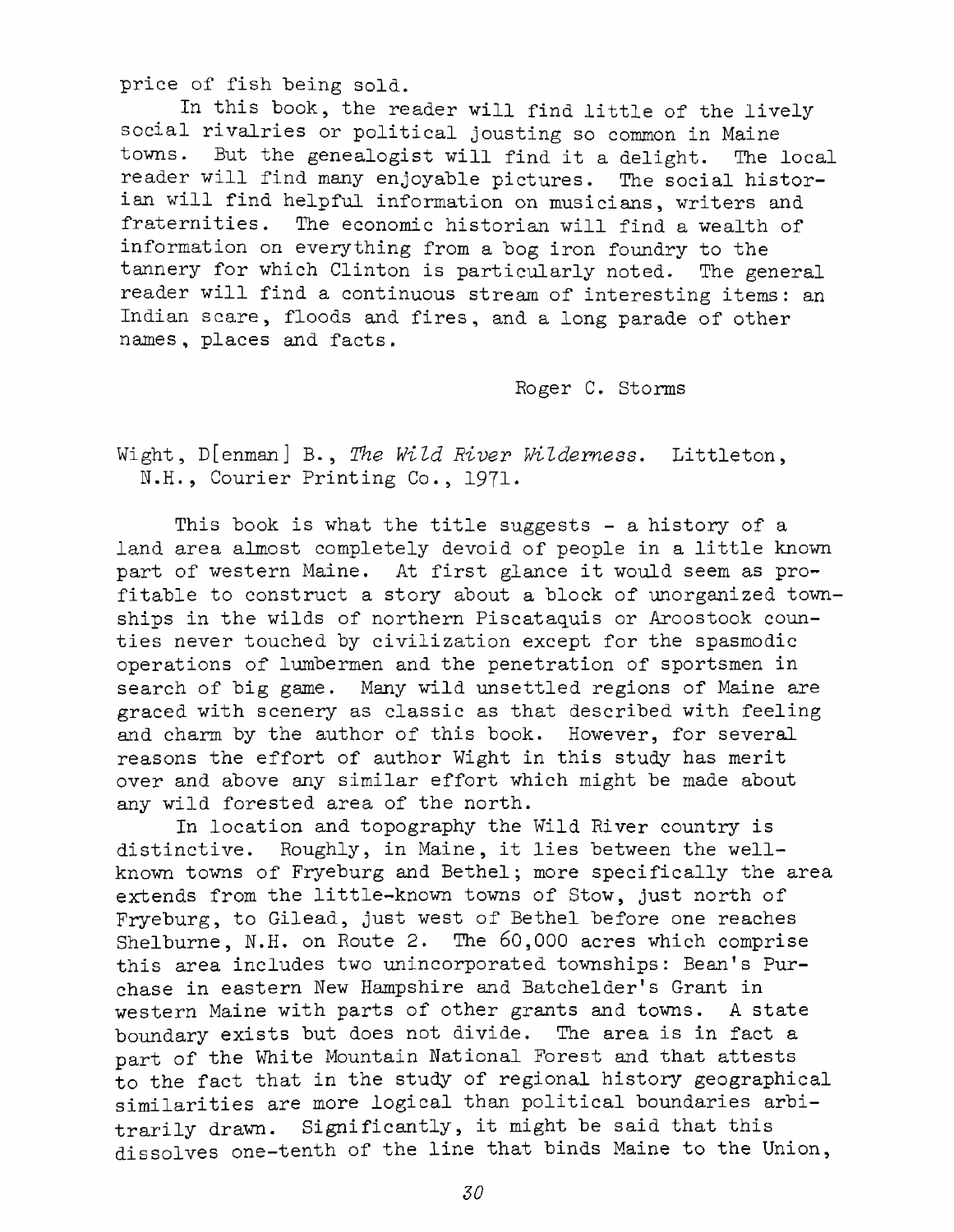for unlike any other state on the mainland of North America, Maine is hounded by only one state and that state is New Hampshire.

Topographically, Wild River, fed by <sup>a</sup> multitude of mountain brooks, drains this mountainous terrain alternately rampaging and flowing serenely to its union with the Androscoggin in Gilead. In the south it reaches almost to the Saco which, too, has its source in the White Mountains. Most spectacular of the physical features is Evans Notch, named for Captain John Evans which harks back to the last of the Indian depredations just before the Revolution.

What is there in this heavily wooded area for a local historian to write about except scenery and wildlife? What is there, indeed, and it seems <sup>a</sup> bit eerie - <sup>a</sup> town called Hastings which existed at the turn of the last century but was never incorporated and is now grown to red pine and white spruce, and a railroad fourteen miles long never chartered by either of the two states in which it operated nor mentioned in any railroad history. As ghostlike as this sounds, pictures do not lie. Over seventy are included in this brief study. Starting from scratch the challenge for the author was to connect the seen with the unseen and herein lies the value of the book. In the absence of town records there existed for the researcher only company and individual private records, newspapers and personal interviews, and routine county records of land transfers and wills. In the study of these no stone was left unturned, for the Wild River country was the country of author Wight. While neither footnotes nor bibliography as such are included, almost invariably the author gives his source in the narrative, describing his researches as he goes along. Although this method is somewhat novel to the professional historian, it serves its purpose and increases the admiration for the author who obviously perservered.

For the Maine historian in search of material, the story of the people in this area is essentially the story of lumbermen and their operations. Out of <sup>a</sup> welter of land transfers, mortgages, and other legal papers we learn that <sup>a</sup> few settlers pushed in from the Saco River towns south, that by 1820 seventeen heads of families were settled there, and that in this early period Ellis B. Usher of Hollis and Joseph Hobson of Saco bought land extensively, built sawmills, and constructed <sup>a</sup> dam which was washed out in i860. Ten years later no families were listed in Batchelder'<sup>s</sup> Grant. Shortly after this, Major Gideon Hastings and his two brothers of Bethel and Fryeburg, and later Gideon'<sup>s</sup> son David, eventually controlled